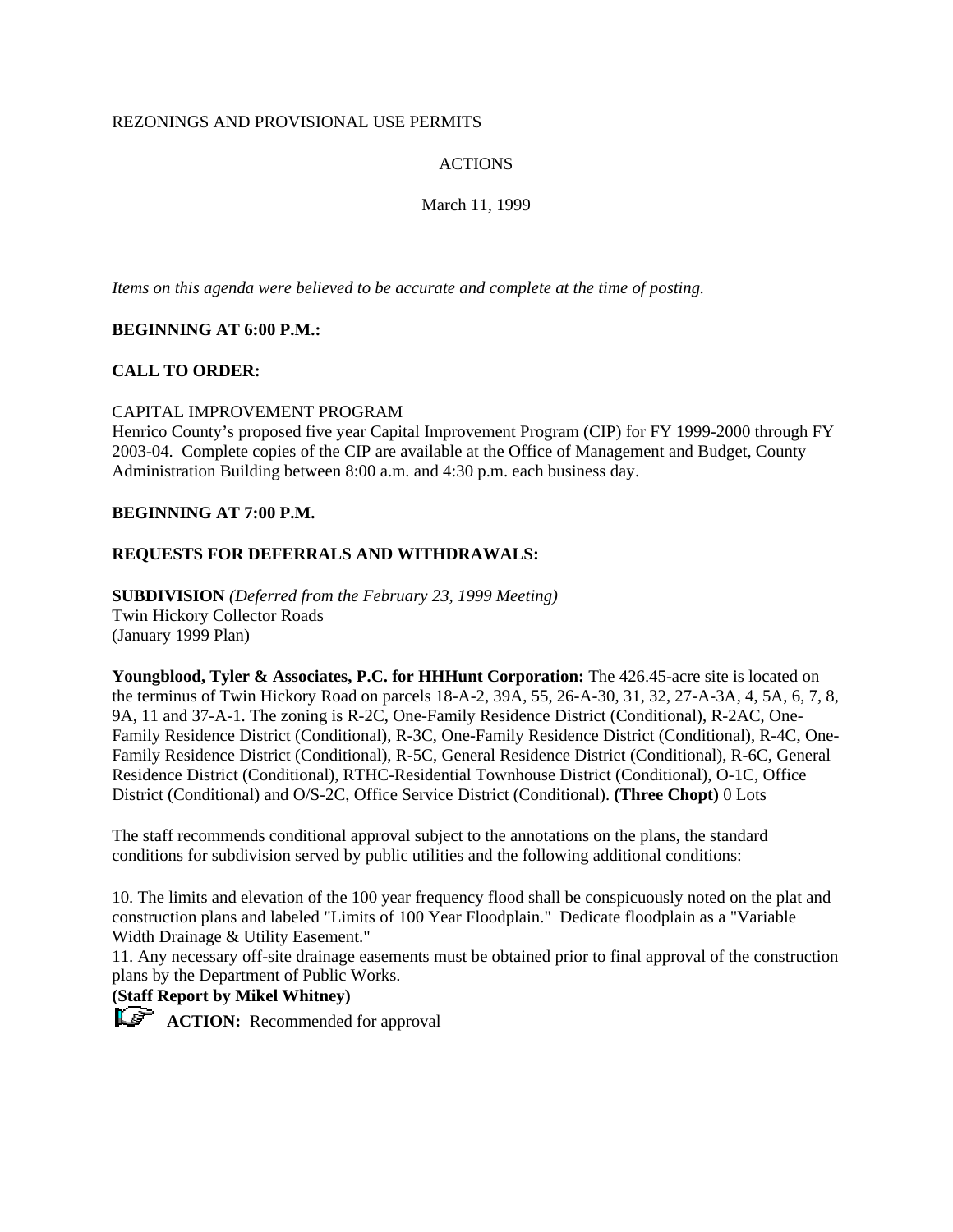### **PLAN OF DEVELOPMENT** *(Deferred from the February 23, 1999, Meeting)* POD-114-98 **River Road Church - Baptist – Additions And Renovations**

**Draper Aden Associates for River Road Church - Baptist:** Request for approval of a plan of development as required by Chapter 24, Section 24-106 of the Henrico County Code to construct a twostory, 16,000 square foot education building addition and related improvements to an existing church site. The 6.8-acre site is located at the intersection of River Road and Ridge Road on parcels 113-9-K2, 126-A-2 and 126-5-C-2. The zoning is R-1, One-Family Residence District. County water and sewer. **(Tuckahoe)**

As of the preparation date of the agenda, the staff has not had an opportunity to complete its review of the revised plan. The staff recommendation will be made at the meeting. Should the Commission act on this request, in addition to the standard conditions for developments of this type and the following additional conditions are recommended:

23. The easements for drainage and utilities as shown on approved plans shall be granted to the County in a form acceptable to the County Attorney prior to any occupancy permits being issued. 24. The developer shall provide fire hydrants as required by the Department of Public Utilities in its approval of the utility plans and contracts.

25. Any necessary off-site drainage easements must be obtained in a form acceptable to the County Attorney prior to final approval of the construction plans by the Department of Public Works. 26. Deviations from County standards for pavement, curb or curb and gutter design shall be approved by the County Engineer prior to final approval of the construction plans by the Department of Public Works. 27. Insurance Services Office (ISO) calculations must be included with the utilities plans and contracts and must be approved by the Department of Public Utilities prior to the issuance of a building permit. 28. Approval of the construction plans by the Department of Public Works does not establish the curb and gutter elevations along the Henrico County maintained right-of-way. The elevations will be set by Henrico County.

## **(Staff Report by Mikel Whitney)**

**ACTION:** Recommended for approval

## **THREE CHOPT:**

## *Deferred from the January 14, 1999 Meeting:*

C-81C-98 **Jay M. Weinberg for Buckley Shuler Properties:** Request to conditionally rezone from B-3 Business District and A-1 Agricultural District to B-2C Business District (Conditional), part of Parcel 46- A-19, containing approximately 17.293 acres, located on the southwest side of the intersection of W. Broad Street (U. S. Route 250) and the planned John Rolfe Parkway. A shopping center is proposed. The use will be controlled by proffered conditions and zoning ordinance regulations. The Land Use Plan recommends Commercial Concentration and Office. The site is also in the West Broad Street Overlay District. **(Staff presentation by Nancy Gardner) Deferral requested to April 15, 1999**

**ACTION:** Deferred to April 15, 1999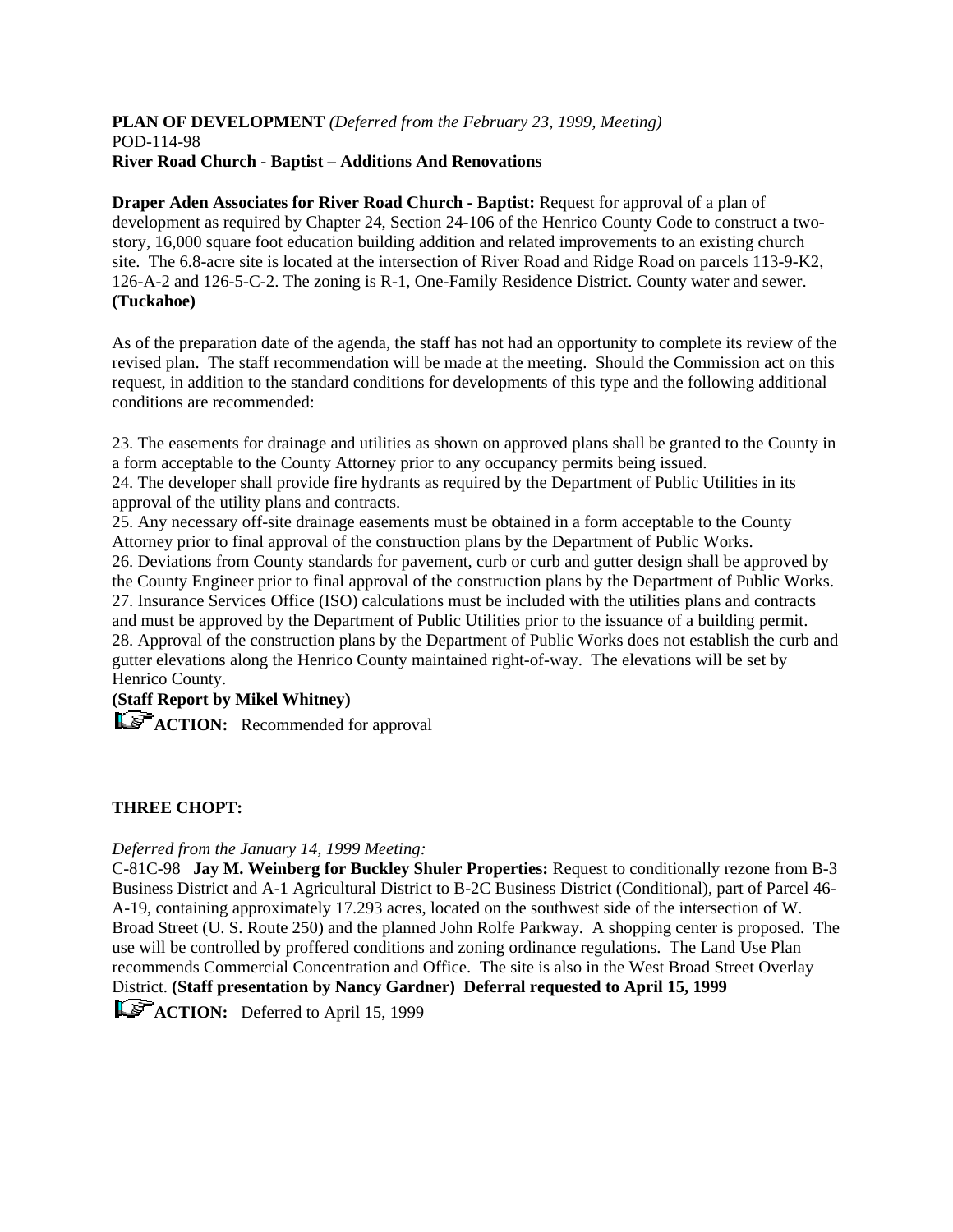### *Deferred from the February 11, 1999 Meeting:*

P-23-98 **Gloria Freye for Triton PCS, Inc.:** Request for approval of a provisional use permit in accordance with Sections 24-95(a) and 24-122.1 of Chapter 24 of the County Code in order to construct, operate and maintain a communication tower up to 199' high and related equipment and improvements, on part of Parcel 47-A-59, containing 2,500 sq. ft., east of Interstate 64 between Cox Road and Old Cox Road (3600 Old Cox Road). The site is zoned A-1 Agricultural District. **(Staff presentation by Mark Bittner** 



### *Deferred from the February 11, 1999 Meeting:*

P-1-99 **Glenn R. Moore for Allen Tire, Inc.:** Request for approval of a provisional use permit in accordance with Sections 24-58.2(c) and 24-122.1 of Chapter 24 of the County Code in order to operate an auto parts sales, service and installation facility, on part of Parcels 56-10-2S & 1B, containing 1.157 acres, located at the southeast corner of Lauderdale Drive and Rutgers Drives. The site is zoned B-2C Business District (Conditional). **(Staff presentation by Mark Bittner CASE WITHDRAWN BY APPLICANT.** 

**ACTION:** Case withdrawn by Applicant

C-16C-99 **James W. Theobald for H. H. Hunt Corporation:** Request to conditionally rezone from A-1 Agricultural District to R-3C One Family Residence District (Conditional), part of Parcel 10-A-7B, containing approximately 25.403 acres, located east of Shady Grove Road adjacent to the Chickahominy River. Single family residences are proposed. The applicant has proffered a maximum of 45 residential units on the property which yields a density of 1.77 units per acre. The Land Use Plan recommends Suburban Residential 2, 2.4 to 3.4 units net density per acre and Environmental Protection Area. **(Staff presentation by Mark Bittner)** 

## **LET ACTION:** Recommended for approval

C-17C-99 **James W. Theobald for H. H. Hunt Corporation:** Request to conditionally rezone from A-1 Agricultural District to R-4C One Family Residence District (Conditional), part of Parcel 10-A-7C, containing approximately 3.28 acres, located northeast of Nuckols Road and west of Twin Hickory Lane. Single family residences are proposed. The R-4 District requires a minimum lot size of 8,000 square feet. The Land Use Plan designates the site for Office development and Environmental Protection Area. **(Staff presentation by Mark Bittner)** 

**ACTION:** Recommended for approval

C-18C-99 **James W. Theobald for H. H. Hunt Corporation:** Request to conditionally rezone from A-1 Agricultural District to R-3C One Family Residence District (Conditional) and R-3AC One Family Residence District (Conditional), Parcels 11-A-3 & 4, and Parcel 19-A-13, containing approximately 79.77 acres, located north of Chappell Road and adjacent to the Chickahominy River. Single family residences are proposed. The applicant has proffered a maximum of 200 residential units which yields a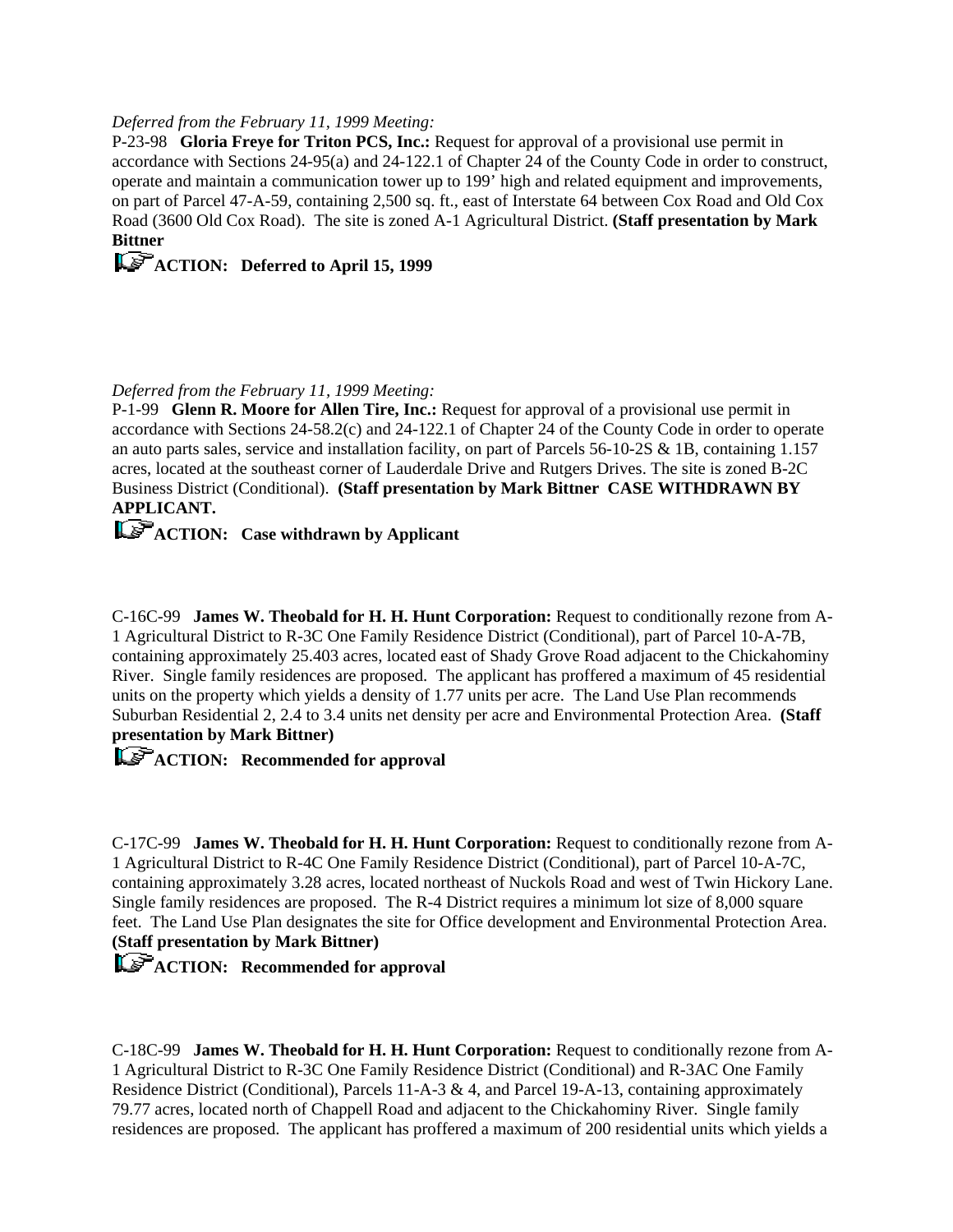density of 2.51 units per acre. The Land Use Plan recommends Rural Residential, up to 1 unit net density per acre; Suburban Residential 2, 2.4 to 3.4 units net density per acre, Urban Residential 3.4 to 6.8 units net density per acre, and Environmental Protection Area. **(Staff presentation by Mark Bittner)** 

## **ACTION:** Deferred to April 15, 1999

C-19C-99 **Andrew M. Condlin for BAWIN, LLC:** Request to conditionally rezone from A-1 Agricultural District to R-2AC, R-3C and R-3AC One Family Residence Districts (Conditional), part of Parcels 17-A-7A, 7B and 8, containing 67.56 acres, located on the south line of Nuckols Road, approximately 375' east of its intersection with Pouncey Tract Road. Single family residences are proposed. The applicant has proffered a maximum of 148 residential units which yields a density of 2.19 units per acre. The Land Use Plan recommends Suburban Residential 1, 1.0 to 2.4 units net density per acre and Environmental Protection Area. **(Staff presentation by John Merrithew)** 

# **ACTION:** Recommended for denial

### **TUCKAHOE:**

**NONE.**

### **VARINA:**

### *Deferred from the February 11, 1999 Meeting:*

C-55C-98 **James W. Theobald for Roy B. Amason:** Request to conditionally rezone from A-1 Agricultural District to B-2C Business District (Conditional), Parcel 260-A-36, containing 3.87 acres, located at the northeast corner of the intersection of New Market Road (Route 5) and Long Bridge Road. A business use is proposed. The use will be controlled by proffered conditions and zoning ordinance regulations. The Land Use Plan recommends Prime Agriculture. The site is also in the Airport Safety Overlay District. **(Staff presentation of Mark Bittner) Deferral requested to May 13, 1999. ACTION:** Deferred to May 13, 1999

### *Deferred from the February 11, 1999 Meeting:*

C-56C-98 **James W. Theobald for Roy B. Amason:** Request to conditionally rezone from A-1 Agricultural District to R-1C, R-2AC and R-3AC One Family Residence Districts (Conditional), RTHC Residential Townhouse District (Conditional), R-5C and R-6C General Residence Districts (Conditional), O-2C Office District (Conditional), B-2C Business District (Conditional) and C-1 Conservation District, Parcels 240-A-17, 250-A-48, 49, and 51A, and 251-A-4A, and 260-A-28, containing 633.61 acres, generally located along the east line of Turner Road between New Market Road (Route 5) and Camp Holly Drive; along the north line of New Market Road (Route 5) from Turner Road to Camp Hill Road and from Kingsland Road to Long Bridge Road; along the northwest line of Long Bridge Road to its intersection with Yahley Mill Road and along the west side of Yahley Mill to the Virginia Power easement. A mixed use planned community is proposed. The applicant has proffered a maximum of 1,341 residential units on the property. The uses will be controlled by proffered conditions and zoning ordinance regulations. The Land Use Plan recommends Prime Agriculture and Environmental Protection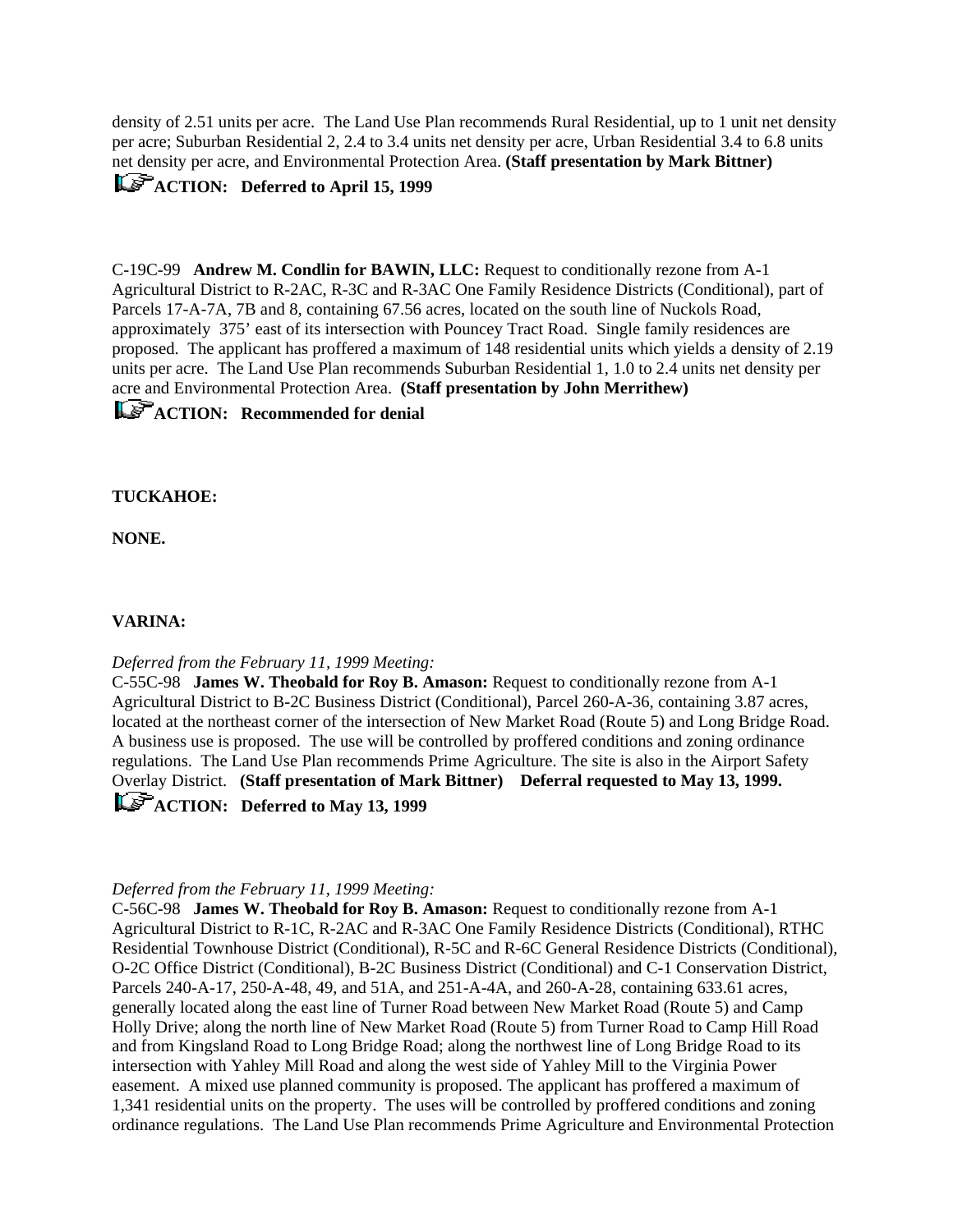Area. The site is also in the Airport Safety Overlay District. (Staff presentation of Mark Bittner Deferral requested to May 13, 1999.

 $\mathbb{L}\mathbb{F}$  ACTION: Deferred to May 13, 1999

### *Deferred from the February 11, 1999 Meeting:*

C-83C-98 Scott Stolte for Lifestyle Homes of Four Mile Run, L.L.C.: Request to conditionally rezone from R-2AC One Family Residence District (Conditional) to R-3AC One Family Residence District (Conditional), Parcels 238-2-A-22 to 24, being part of Four Mile Run Subdivision Section A, Parcels 227-5-D-28, 29 and 100; 227-2-E-2 to 5 and 100; 238-2-C-12 to 34; 238-2-D-1 to 27; 238-2-E-1; and 238-2-G-1 to 23, being Four Mile Run Subdivision, Section B; part of Parcel 238-A-31 and Parcel 238-A-38, containing approximately 194.129 acres, located approximately 550' east of the intersection of New Market Road (State Route 5) and Doran Road. A single family subdivision is proposed. The applicant has proffered the development shall not contain more than 432 dwellings. The Land Use Plan recommends Suburban Residential 1, 1.0 to 2.4 units net density per acre, and Environmental Protection Area. The site is also in the Airport Safety Overlay District. **(Staff presentation by Mark Bittner)** 

## **ACTION:** Deferred to April 15, 1999

C-20C-99 **E. Delmonte Lewis for Continental Development:** Request to conditionally rezone from A-1 Agricultural District to R-2AC One Family Residence District (Conditional), part of Parcel 216-A-51, containing 31.98 acres, located at the southeast corner of Darbytown Road and Doran Road. A single family residential subdivision is proposed. The R-2A District requires a minimum lot size of 13,500 square feet. The Land Use Plan recommends Suburban Residential 1, 1.0 to 2.4 units net density per acre. This site is also in the Airport Safety Overlay District. **(Staff presentation by Jo Ann Hunter)** 

# **ACTION:** Recommended for approval

C-21C-99 **Jay M. Weinberg for Dakota Associates**: Request to conditionally rezone from A-1 Agricultural District and RTH Residential Townhouse District to RTHC Residential Townhouse District (Conditional), Parcels 192-A-19 & 20, containing 20.017 acres, located on the west line of Midview Road approximately 400' south of its intersection with Darbytown Road. Residential townhomes for sale are proposed. The applicant has proffered a maximum of 130 residential units which yields a density of 6.49 units per acre. The Land Use Plan recommends Suburban Residential 1, 1.0 to 2.4 units net density per acre. This site is also in the Airport Safety Overlay District. **(Staff presentation by Jo Ann Hunter) ACTION:** Deferred to April 15, 1999

# P-5-99 **Gloria L. Freye for Triton PCS, Inc.:** Request for approval of a provisional use permit in accordance with Sections 24-95(a) and 24-122.1 of Chapter 24 of the County Code in order to construct, operate and maintain a wireless communication monopole tower up to 199', on part of Parcel 180-A-9, containing .05 acre, located on the west side of Osborne Turnpike approximately 50 feet south of Old Osborne Turnpike. The site is zoned A-1 Agricultural District. **(Staff presentation by Jo Ann Hunter)**

**ACTION:** Recommended for denial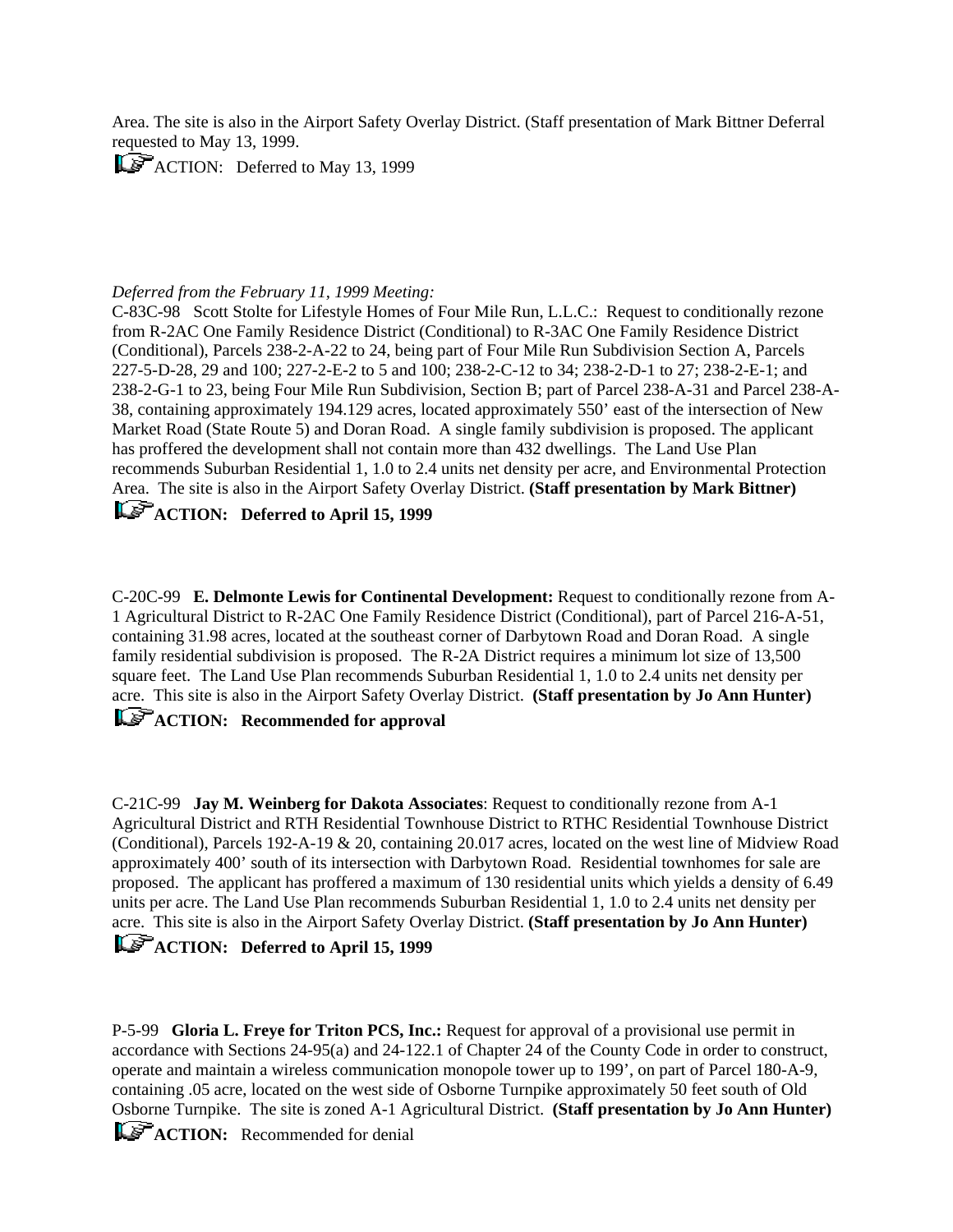### **BEGINNING AT 8:00 P.M.:**

### **BROOKLAND:**

*Referred back to the Planning Commission from the May 13, 1998 Board of Supervisors Meeting:* C-87C-97 **Randall S. Jensen:** Request to conditionally rezone from B-1 Business District to B-2C Business District (Conditional), Parcel 51-10-1-21 (Laurel Dell Subdivision), containing 0.32 acre located on the south line of Hungary Road, approximately 150' west of Woodman Road (2305 Hungary Road). An indoor recreation facility/model race track is proposed. The use will be controlled by proffered conditions and zoning ordinance regulations. The Land Use Plan recommends Commercial Concentration. **(Staff presentation by John Merrithew)**

**ACTION:** Recommended for approval

#### *Deferred from the November 12, 1998 Meeting:*

P-32-98 **Gloria L. Freye for Food Lion, Inc.:** Request for a provisional use permit in accordance with Sections 24-58.2(a) and 24.122.1 of Chapter 24 of the County Code in order to permit 24 hour operation on part of Parcel 70-A-68, containing 45,000 square feet, located in Merchants Walk Shopping Center (7804 W. Broad Street). The site is zoned B-2 Business District. **CASE WITHDRAWN BY APPLICANT.**

**ACTION:** Withdrawn by Applicant

C-22C-99 **Strange-Boston & Associates for Woodmen, L.C.:** Request to amend proffered conditions accepted with rezoning case C-51C-98, on Parcels 51-A-98 & 99, also known as 9010 Woodman Road, containing 3.919 acres, located on the west side of Woodman Road, 200' north of Parham Road. The proposed amendment would permit an adult day care. The current zoning is R-6C General Residence District (Conditional). The Land Use Plan recommends Office development. **(Staff presentation by Nancy Gardner)**

**ACTION:** Deferred to April 15, 1999

#### *Deferred from the February 11, 1999 Meeting:*

C-13C-99 **Ralph L. Axselle for Wilton Development Corp.:** Request to conditionally rezone from A-1 Agricultural District and C-1 Conservation District to R-2C One Family Residence District (Conditional) and C-1 Conservation District, Parcel 74-A-20, containing approximately 162 acres, located at the northeast corner of the intersection of Diane Lane, Old Sellers Way and Wilkinson Road. A single family residential development is proposed. The applicant has proffered a maximum density of 230 lots which yields a density of approximately 2.07 units per acre. The Land Use Plan recommends Suburban Residential 1, 1.0 to 2.4 units net density per acre. **(Staff presentation by Nancy Gardner) Deferral requested to April 15, 1999.**

**ACTION:** Deferred to April 15, 1999